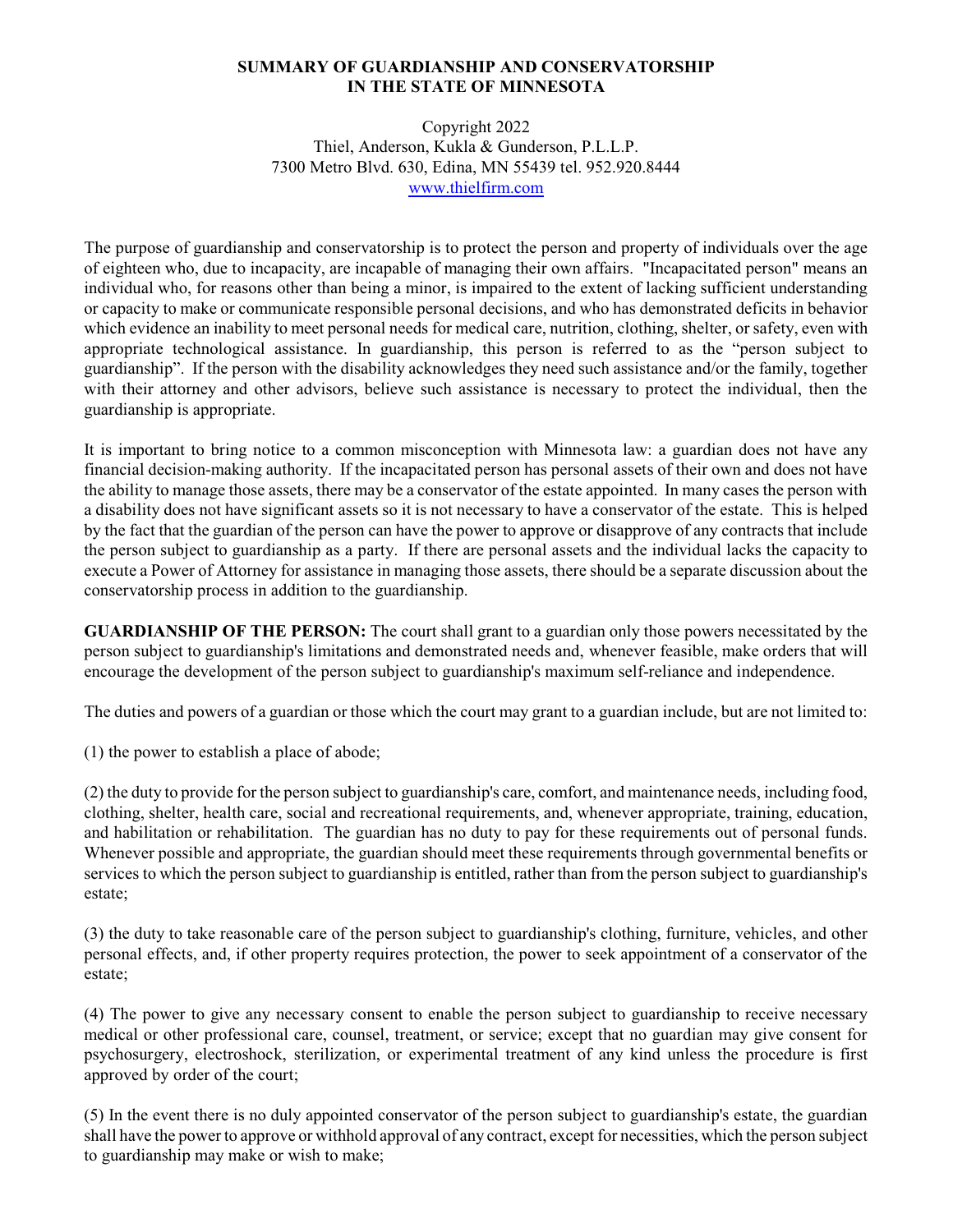(6) The duty and power to exercise supervisory authority over the person subject to guardianship in a manner which limits civil rights and restricts personal freedom only to the extent necessary to provide needed care and services;

(7) If there is no acting conservator of the estate for the person subject to guardianship, the guardian has the power to apply on behalf of the person subject to guardianship for any assistance, services, or benefits available to the person subject to guardianship through any unit of government;

(8) Unless otherwise ordered by the court, the person subject to guardianship retains the right to vote;

(9) The power to establish an ABLE account (although NOT the power to administer the ABLE account);

(10) If there is no acting conservator of the estate, the guardian has the duty and power to represent the person subject to guardianship in expungement proceedings, harassment proceedings, and all civil court proceedings, including (but not limited to) restraining orders, orders for protection, name changes, conciliation court, housing court, family court, probate court, and juvenile court, although the guardian may not settle any claim or debt without approval.

**CONSERVATORSHIP OF THE ESTATE:** The court shall grant to a conservator only those powers necessary to provide for the demonstrated needs of the protected person. The duties and powers of a conservator include, but are not limited to:

(1) the duty to pay the reasonable charges for the support, maintenance, and education of the protected person in a manner suitable to the protected person's station in life and the value of the estate. The conservator has no duty to pay for these requirements out of personal funds. Wherever possible and appropriate, the conservator should meet these requirements through governmental benefits or services to which the protected person is entitled, rather than from the protected person's estate;

(2) the duty to pay out of the protected person's estate all lawful debts of the protected person and the reasonable charges incurred forthe support, maintenance, and education ofthe protected person's spouse and dependent children;

(3) the duty to possess and manage the estate, collect all debts and claims in favor of the protected person, or, with the approval of the court, compromise them, institute suit on behalf of the protected person and represent the protected person in any court proceedings, and invest all funds not currently needed for the debts and charges;

(4) where a protected person has inherited an undivided interest in real estate, the court, exchange or sale of the protected person's interest or a purchase by the protected person of any interest other heirs may have in the real estate;

(5) the power to approve or withhold approval of any contract, except for necessities, which the protected person may make or wish to make;

(6) the power to apply on behalf of the protected person for any assistance, services, or benefits available to the protected person through any unit of government.

**THE TEAM CONCEPT:** In order to determine whether a guardianship and/or conservatorship (with the resulting restrictions on independence) is warranted and in fact in the best interest of the individual, and in order to satisfy the requirements of the above cited statutes and meet the burden of proof (by clear and convincing evidence) required by the court in order to establish the guardianship and/or conservatorship, expertise regarding the nature of the individual's disability is necessary.

In almost all cases, such expertise is available. For persons who are developmentally disabled, there is a support group (consisting of the individual, their familymembers, residential programdirector, day training programdirector and social worker) known as an interdisciplinary team. For persons with other disabilities, there is likely a treatment team or rehabilitation team consisting of the individual, their family members, physical therapist, occupational therapist, speech therapist, nurse, doctor, neuropsychologist and the rehabilitation facilities social worker. This team not only has the expertise required but also gets to know the client very well and will likely have established an excellent rapport. First and foremost the team can advise the attorney as to whether a guardianship and/or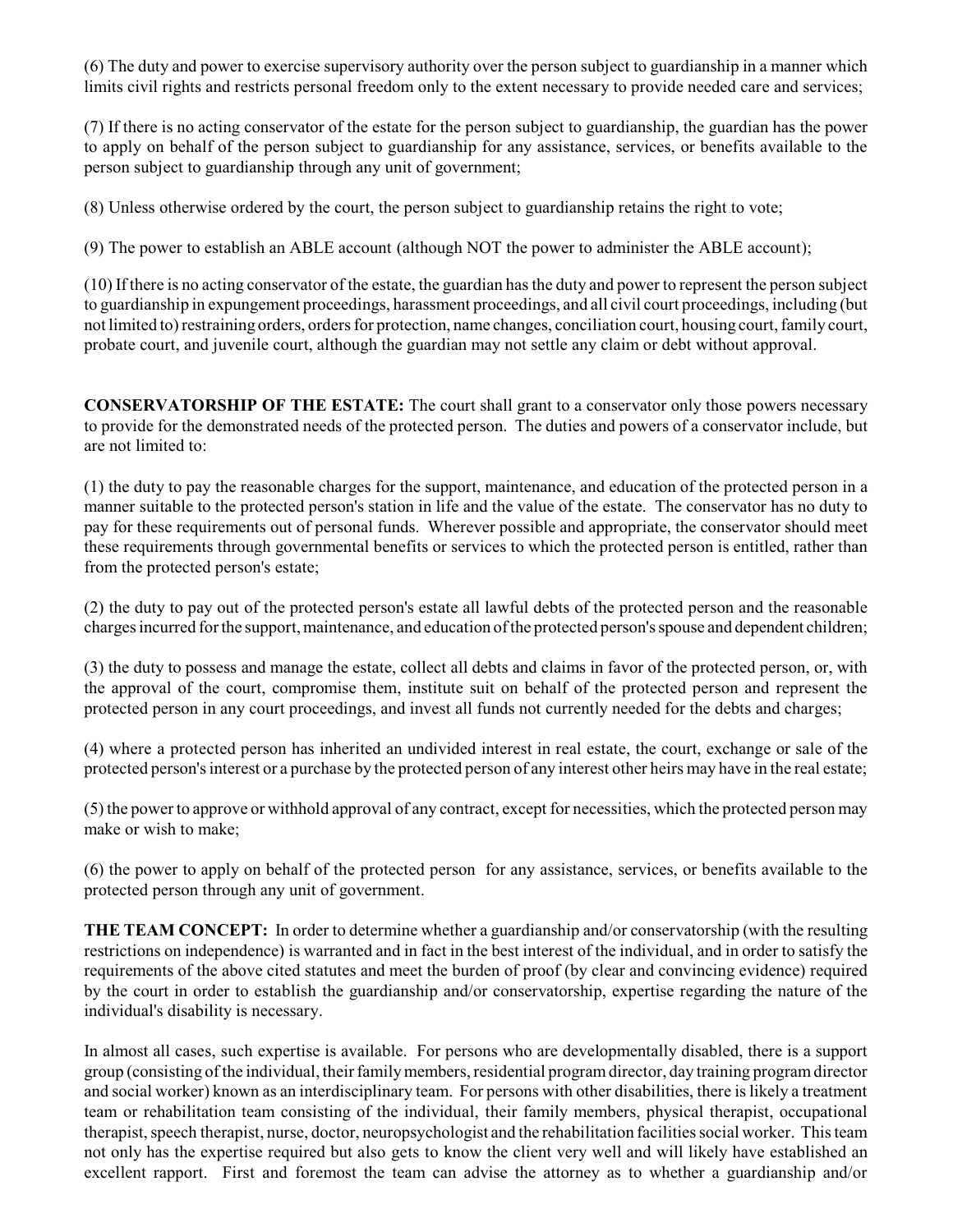conservatorship is appropriate and warranted. Second, the team can provide the attorney with the required "Physician's Statement in Support of Guardianship and/or Conservatorship" for filing with the court, and provide the evidence necessary to satisfy the petitioner's burden of proof. This is vital as in some cases the proposed person subject to guardianship and/or conservatorship may not "appear" to the court visitor or the judge to be disabled (they may be able to talk a better game than they can play). The team is an invaluable asset to the attorney which should be used from inception of the process. Also good communication and cooperation with the team will greatly mitigate the potential for an adversarial proceeding.

**PETITION FOR GUARDIANSHIP AND/OR CONSERVATORSHIP:** The establishment of a guardianship and/or conservatorship can only be done through a formal court proceeding with the petition for guardianship and/or conservatorship.

**GUARDIANSHIP/CONSERVATORSHIP EDUCATIONAL VIDEO:** In 2012 Hennepin County created an educational video for the purpose of educating prospective guardians and conservators. Two counties, Hennepin and Ramsey County, require that the video be viewed by the petitioning guardians prior to their being appointed guardians. Regardless of whether it is a requirement or not, many of our clients find the video helpful to understanding the role of the guardian or conservator, especially if you are the parents and suddenly have legal requirements thrust into your parent/child relationship. The video can be found at "https://www.mncourts.gov/Help-Topics/Guardianship.aspx" or by searchingGoogle with "MinnesotaGuardianship Video".

**ATTORNEY FEES AND PROCEEDING IN FORMA PAUPERIS:** Our firm charges a fixed rate fee for representing the petitioners in a guardianship matter. Our fee includes preparation and review of all court documents required for the procedure such as the medical records, IEP for Respondent, Petition for Guardianship, Oath and Acceptance of Appointment, Notice of Hearing and service of the Notice of Hearing to all interested parties, obtaining a Physician statement and any correspondence necessary, the Order for Guardianship and Letters of Guardianship and service of the same, any communication with the court-appointed attorney for the person subject to guardianship and representation of the Petitioner(s) at the court hearing. Our fee also includes any communication with the petitioners and any physicians or social workers treating the person subject to guardianship as may be necessary. Finally, our fee includes the preparation of the Application for In Forma Pauperis (see below) to assist with the expenses of the guardianship.

The fixed rate fee that we charge DOES NOT include the court filing fee, background study costs and attorney fees for the separate attorney appointed by the court to represent the person subject to guardianship. If the person with the disability (regardless of the parents' assets) is not able to pay the fees and costs for establishing the guardianship, the case may proceed "in forma pauperis" (IFP), which is a request that the court waive those fees and/or order that the county of residence pay those fees when the person subject to guardianship does not have sufficient personal assets to afford such expenses. When a petition for IFP is granted, the court will waive the filing fee and court visitor fees, and will order the county to pay the court-appointed attorney (who is required by law to represent the person with the disability who is the subject of guardianship). If not waived or ordered, those costs usually exceed \$1,800 on their own. An additional petition, affidavit and court order is used to proceed in this fashion. Laws regarding In Forma Pauperis and its procedures vary by county and in some cases only small amounts will be paid by the county towards legal fees incurred by the petitioners. Because the county rates do not reimburse at a level to cover even our costs and paralegal fees, we are not able to include our legal fees in the IFP request unless our flat fee represents a significant hardship to families.

**THE HEARING:** The petitioner(s), the proposed guardian(s) and the proposed person subject to guardianship (the person with a disability) must appear at the hearing. Even in uncontested cases, the petitioner must testify in order to prove the allegations in the petition. State law provides that the proposed person subject to guardianship will be assigned a court appointed attorney who will represent the person subject to guardianship and advise the court as to the person subject to guardianship's consent to the appointment of the guardian and the power and duties to be granted; although some counties allow representation to be waived if the court visitor determines it to be unnecessary. The physician's statement in support of the petition, as well as statements of other support staff/team members, are provided to the court as further evidence.